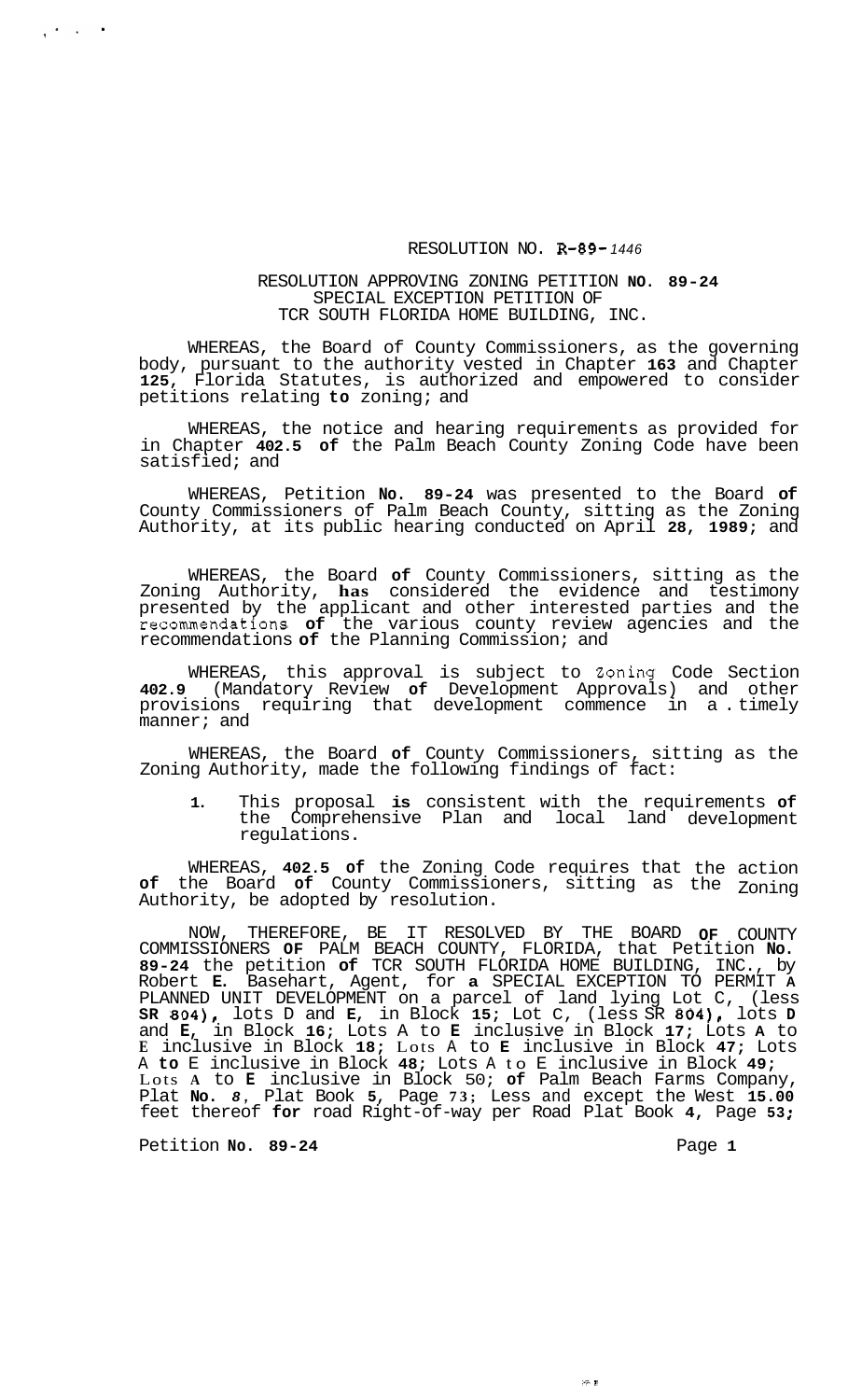and the South **13.00** feet thereof for Lake Worth Drainage District Canal Right-of-way per Road Plat Book 4, Page **54,** being located on the southeast corner of the intersection of Boynton Beach Boulevard (SR 804) and Lawrence Road (40th Avenue South) and bounded on the south by Lake Worth Drainage District Lateral Canal **No. 25,** in a RS-Single Family Residential Zoning District, was approved on April **28, 1989,** as advertised, subject to the following conditions:

- **1.** Prior to certification, the master plan shall be amended to indicate:
	- a. The dimension **of** the Lake Worth Drainage District canal abutting the south property line; and,
	- **b.** Location of all.preservation areas including the cluster of slash pine in the southwest corner: and,
	- c. A conceptual pedestrian circulation system servicing the entire development; and,
	- d. A fifteen **(15)** foot buffer on the south property line, landscaped with a minimum of one **(1)** tree every twenty-five **(25)** feet on center, or as- an alternative a six *(6)* foot high solid wall or fence along the rear of the lots.
- **2.** The developer shall preserve all existing native vegetation within the twenty-five **(25)** foot **PUD** buffer.
- **3.** Sewer service is available to the property. Therefore, no septic tank shall be permitted on the site.
- **4.** Water service is available to the property. Therefore, no well shall be permitted on the site to provide potable water.
- **5.** The Developer shall provide discharge control and treatment for the stomwater runoff in accordance with all applicable agency requirements in effect at the time of the permit application. However, at a minimum, this development shall retain onsite the first one inch of stormwater runoff. In the event that the subject site abuts a Florida Department *of* Transportation maintained roadway, concurrent approval from the Florida Department of Transportation will also be required. The drainage system shall be maintained in an acceptable condition as approved by the County Engineer.
- *6.* The Property owner shall construct:

Petition **No. 89-24** Page 2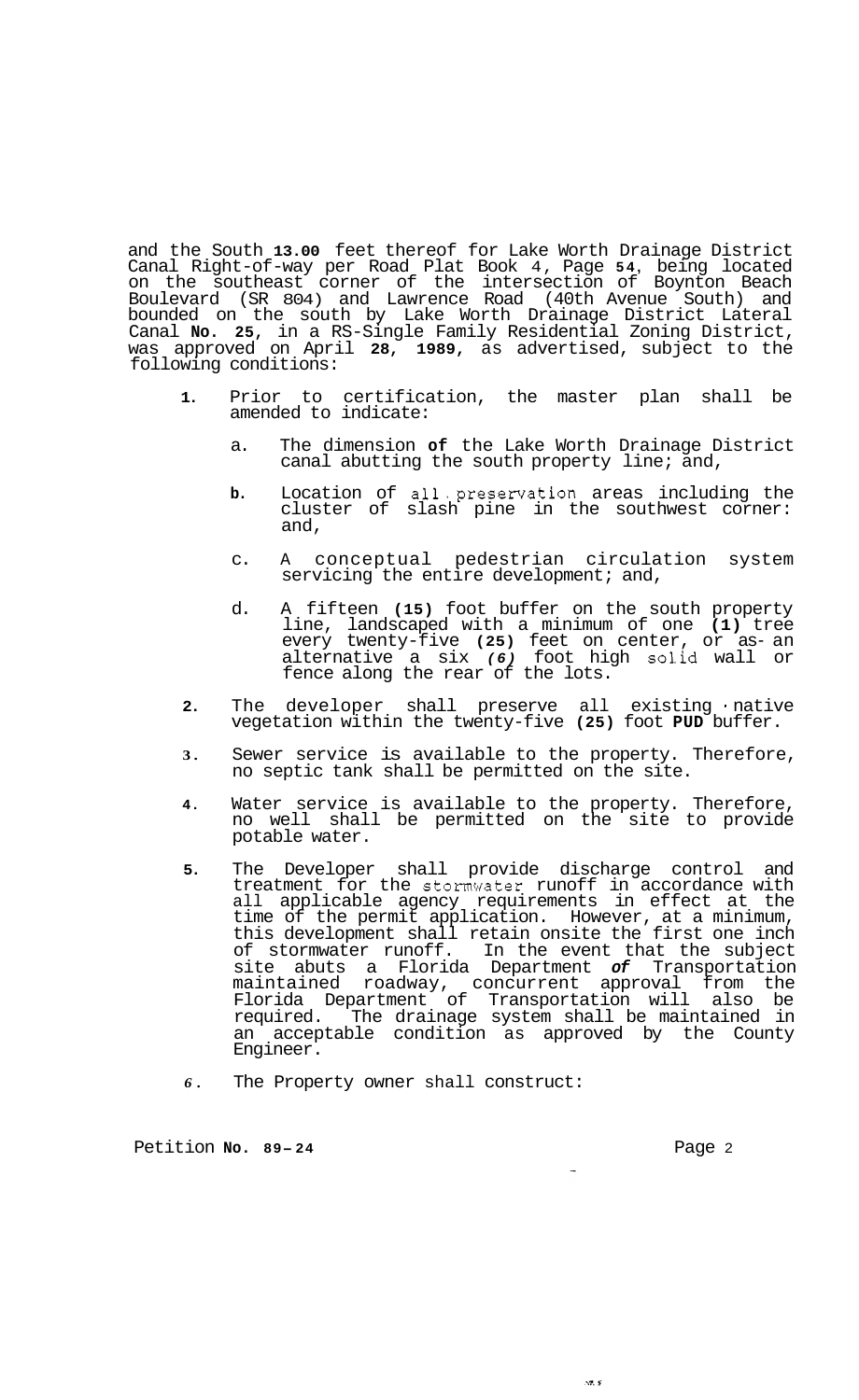- a. left turn lane, north approach on Lawrence Road at the project's entrance road; and,
- b. left turn lane, south approach and left **turn** lane, north approach on Lawrence Road at Boynton Beach Boulevard concurrent with onsite paving and drainage improvements. Construction **of A** and **B**  shall be completed prior to the issuance of a Certificate of Occupancy.
- **7.** The Property owner shall convey to Palm Beach County at the time of the filing of the first plat **of** this project adequate road drainage easements through the project's internal surface water management system to provide legal positive outfall for all runoff from those segments of Lawrence Road along the property frontage and for a maximum **400** ft. distance each side of the property boundary lines along Lawrence Road. Said easements shall be no less than **20** feet in width. The drainage system within the project shall have sufficient retention/detention capacity to meet the storm water discharge and treatment requirements **of** the applicable County Water Control District and South Florida Water Management for the combined runoff from the project and District the ultimate Thoroughfare Plan Road Section **(s)** of the included segment.
- *8.* The petitioner shall pay a Fair Share Fee in the amount and manner required by the "Fair Share Contribution for Road Improvements Ordinance" as it presently exists **or**  as it may from time to time be amended. The Fair Share Fee for this project presently is **\$804.00** per approved single family home under **2,000** square feet and **\$1,045.00** per approved single family home over **2,000**  square feet.
- **9.** The property owner shall convey to the Lake Worth Drainage District the south **25** feet **of** Tract **E,** Block **49** and Tract **E,** Block **50** according to the plat of Palm Beach Farms Company Plat **No.** *8* as recorded in Plat **Book 5,** Page **73** for the required right-of-way for Lateral Canal **No. 25,** by Quit Claim Deed or an Easement Deed in the form provided by said District at the time of the filing of the first plat.
- **10.** The Developer shall plat the subject property in accordance with provisions of Palm Beach County's Subdivision Platting Ordinance **73-4 as** amended.
- **11.** All property included in the legal description of this petition shall be subject to a Declaration **of**  Restrictions and Covenants acceptable to the County Attorney's Office which shall provide, among other things, for: formation of a single "master" property

Petition **No. 89-24** Page 3